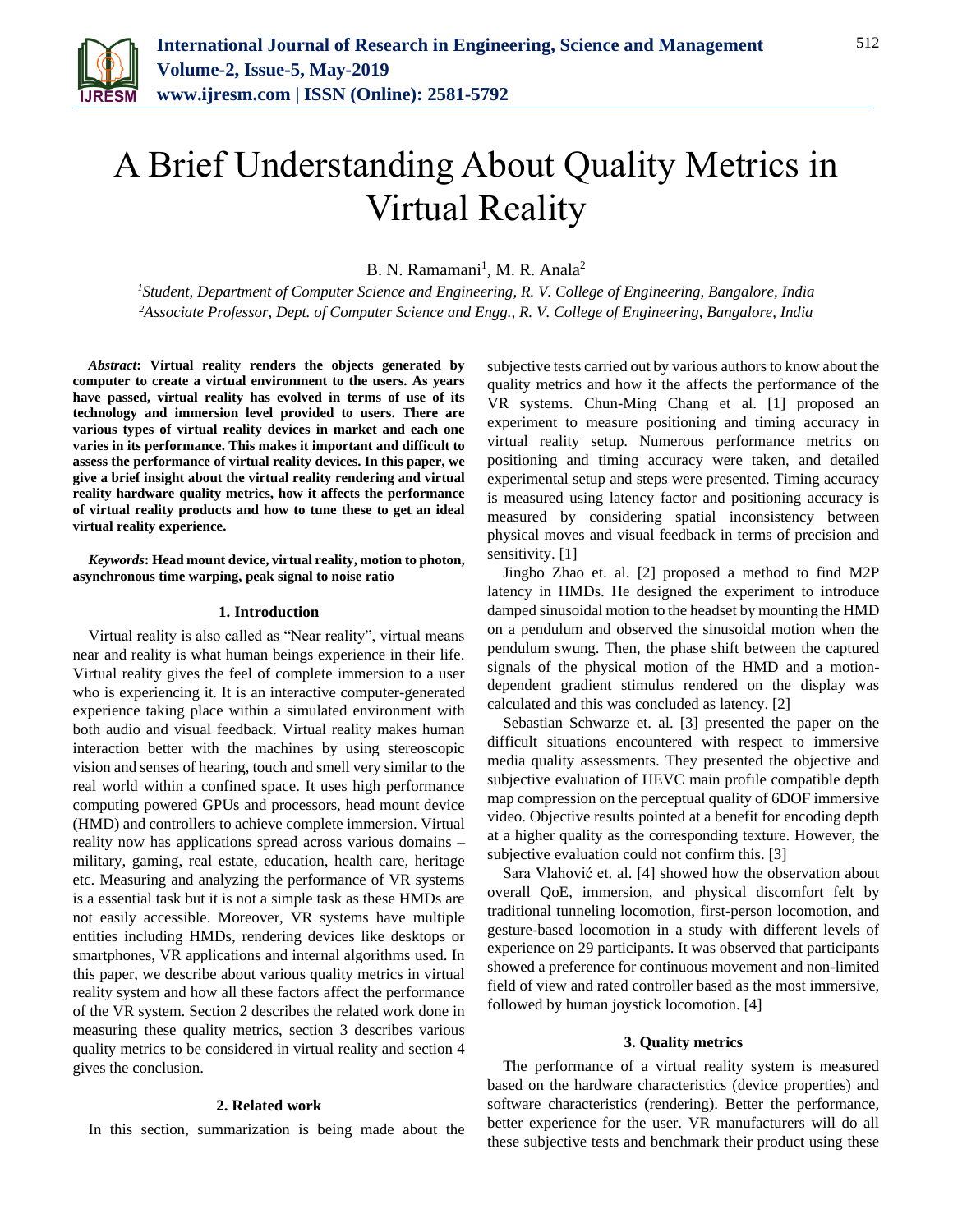

key performance index (KPI) quality metrics. The below fig. 1, gives the classification of software (render) quality metrics.

*Field of View* – Field of view (FOV) is the extent of the observable environment at any given time. It is how much screen depth and at what range a user can perceive immersion. Wider the angle of field of view, greater immersion the user experience. Many of the VR headsets has 110 degrees FOV and it seems to be ideal for the immersion.



Fig. 1. Rendering quality metrics

*Motion to photon latency* – Motion to photon latency, often known as M2P is a very critical aspect in VR. It is the total time taken to reflect the content with respect to user's movement (current position of user) on the screen. The ideal value for m2p is less than 20ms. Within this value, the mind can be convinced that it is in immersed in virtual environment and it is in presence state. If the value exceeds 20ms, VR sickness and nausea is caused to the user as there will be a screen lag and user feels disorientation between real world and virtual world.

M<sub>2</sub>P latency can be reduce by increasing the refresh rate (Number of times the content is redrawn on the screen in one second), prevent GPU buffering, time warping or ATW and capturing head movement using sensors.

*Six Degrees of Freedom (6DOF)* – Previously, HMDs used to track the head movements of the user – left, right, up and down and this was called as 3 degrees of freedom (3DOF). But it failed to track the position of the user and used to assume that the user was still. To overcome this, 6DOF concept came where the headset could track all the head movements as in 3DOF, as well as the user's position as he moves towards left, right, front and back.

*Frames Per Second (FPS)* - Frames per second can be defined as the number of frames that are rendered on the display unit in one second. Generally, normal videos are played at 30 FPS, whereas VR devices require 60 FPS at least to give a cinematic and immersive experience. There must not be much difference between encode and decode fps.

*Asynchronous time warp (ATW)* – It is a technique used to reduce motion to photon latency. It generates intermediate frames in situations when the game can't maintain frame rate, helping to reduce judder. It does this by mathematically predicting the frame, which avoids the extensive load on CPU and GPU, else it would have been slower with all the rendering commands to be issued. Although ATW reduces the latency, it produces many duplicate frames with different timestamps in

the process. If a greater number of duplicate frames are produced, then it decreases the efficiency of the system.

Peak signal to noise ratio (PSNR) - The PSNR, also known peak signal-to-noise ratio, is the ratio between peak signal and noise in decibels calculated between two images. This is used the measure the quality between original image and compressed image. Greater the value of PSNR, quality of compressed image is better.

The below fig. 2, gives the classification of device specific quality metrics



Fig. 2. Device specific quality metrics

As mentioned in the previous topics, virtual reality is a technology used to provide complete immersive experience to the user. One can watch 3D or 2D movies, play video games, view 360-degree videos etc. and can feel their actual presence in these environments. These are all achieved by with the help of VR headset, called as a head mount device (HMD). These headsets are generally made up of plastic, cardboard, fibers. It usually has two spherical lenses to magnify the video content and show to user as if they are happening around them. Also, it uses tracking sensors like gyroscope, accelerometer, magnetometer etc. to track the user in the real world and map the position in virtual world.

The description of the qualities of a headset that decides VR capabilities mentioned in figure 3.1 are given below.

- *Battery life –* Virtual reality rendering is a compute intensive job and it consumes lots of GPU power for the same. This in turn leads to more battery power consumption and device heats up rapidly. A user cannot always plugin to charging mode when he is playing a game on the VR headset. Hence better battery optimization techniques should be used for better battery backup, less heat dissipation and fast charging modes must be enabled.
- *Connectivity -* Virtual reality devices can be used in tethered or untethered mode. Both modes have its own advantages and disadvantages. In tethered mode, latency will be less as there is a wired connection between the headset and the server (PC) and user movement is restricted to a small area due to wires. Whereas in wireless mode, latency will be a bit higher than tethered mode, but the user can walk freely